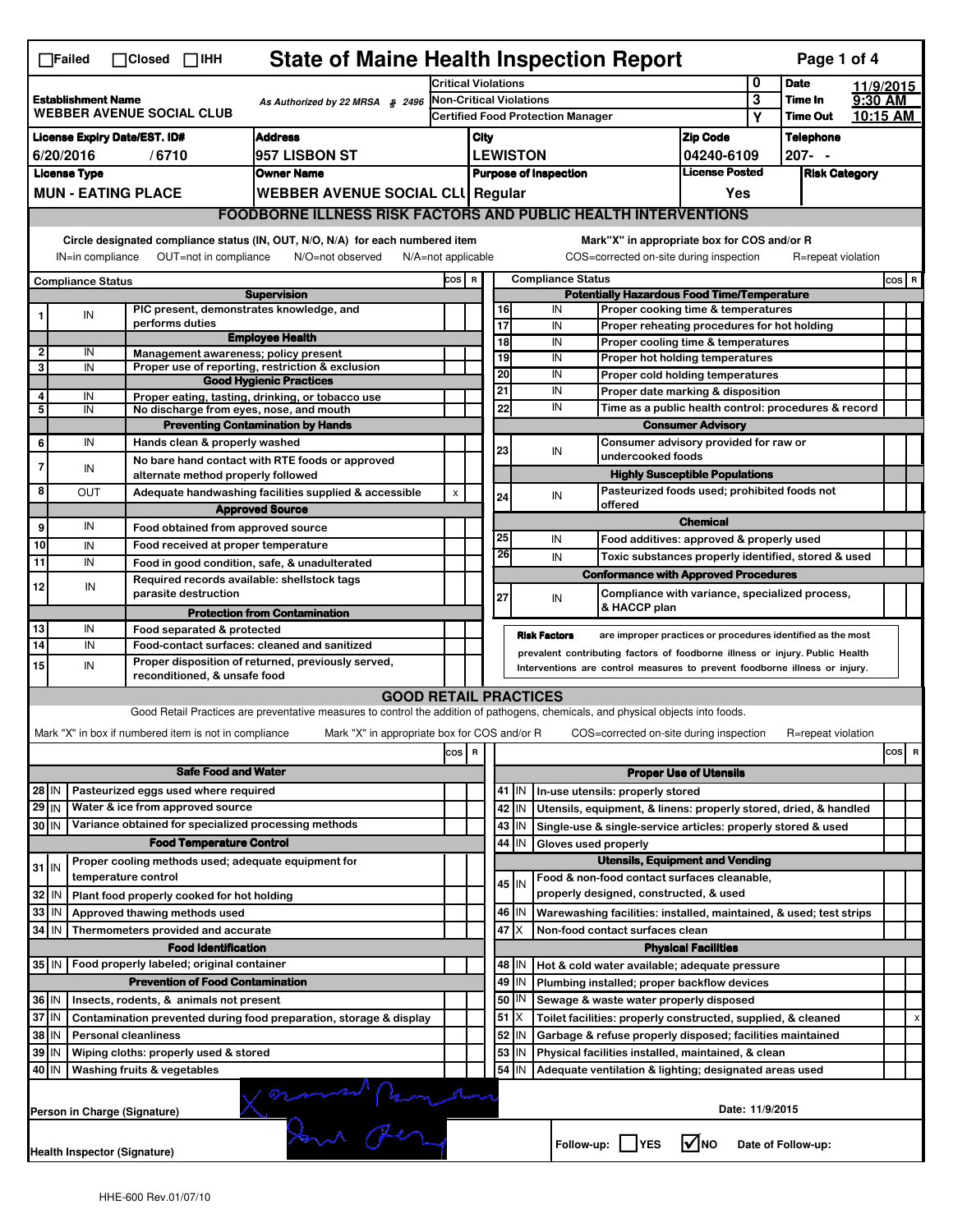|                                                               | Page 2 of 4                     |  |                                 |                   |                               |                            |  |  |  |  |
|---------------------------------------------------------------|---------------------------------|--|---------------------------------|-------------------|-------------------------------|----------------------------|--|--|--|--|
| <b>Establishment Name</b><br><b>WEBBER AVENUE SOCIAL CLUB</b> |                                 |  | As Authorized by 22 MRSA        | 11/9/2015<br>Date |                               |                            |  |  |  |  |
| License Expiry Date/EST. ID#<br>6/20/2016<br>/6710            | <b>Address</b><br>957 LISBON ST |  | City / State<br><b>LEWISTON</b> | /ME               | <b>Zip Code</b><br>04240-6109 | <b>Telephone</b><br>207- - |  |  |  |  |
| <b>Temperature Observations</b>                               |                                 |  |                                 |                   |                               |                            |  |  |  |  |
| Location<br><b>Temperature</b>                                |                                 |  |                                 | <b>Notes</b>      |                               |                            |  |  |  |  |
| hot water                                                     | 110 plus                        |  |                                 |                   |                               |                            |  |  |  |  |
| walk-in cooler                                                | 38                              |  |                                 |                   |                               |                            |  |  |  |  |
| milk                                                          | 38                              |  |                                 |                   |                               |                            |  |  |  |  |
| refrigerator                                                  | 34                              |  |                                 |                   |                               |                            |  |  |  |  |



**Date: 11/9/2015**

**Health Inspector (Signature)**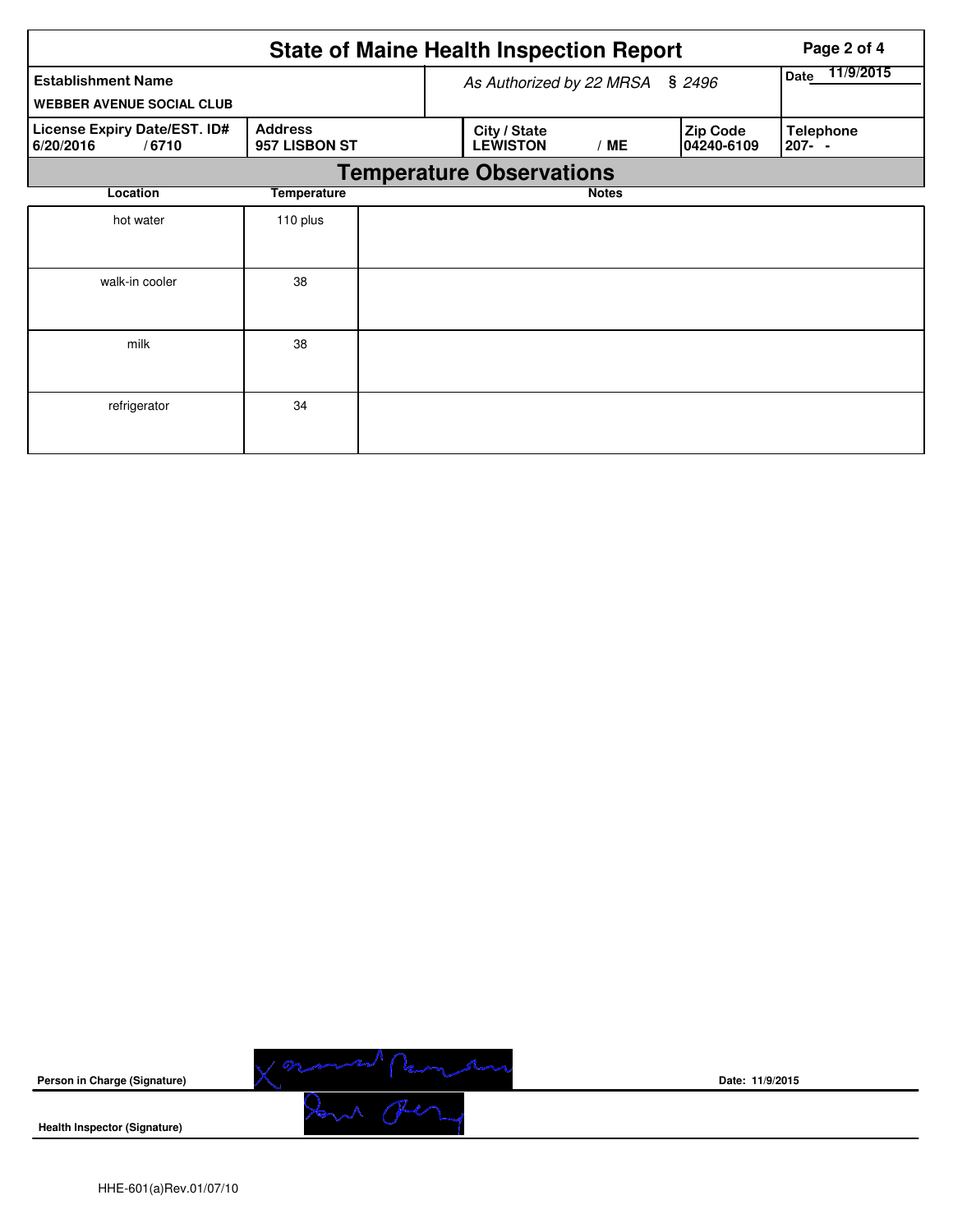|                                                                                                                                                    | Page 3 of 4                     |                                 |    |                               |             |           |  |  |  |
|----------------------------------------------------------------------------------------------------------------------------------------------------|---------------------------------|---------------------------------|----|-------------------------------|-------------|-----------|--|--|--|
| <b>Establishment Name</b>                                                                                                                          |                                 |                                 |    |                               | <b>Date</b> | 11/9/2015 |  |  |  |
| <b>WEBBER AVENUE SOCIAL CLUB</b>                                                                                                                   |                                 |                                 |    |                               |             |           |  |  |  |
| License Expiry Date/EST. ID#<br>6/20/2016<br>/6710                                                                                                 | <b>Address</b><br>957 LISBON ST | City / State<br><b>LEWISTON</b> | ME | <b>Zip Code</b><br>04240-6109 |             |           |  |  |  |
| <b>Observations and Corrective Actions</b>                                                                                                         |                                 |                                 |    |                               |             |           |  |  |  |
| Violations cited in this report must be corrected within the time frames below, or as stated in sections<br>8-405.11 and 8-406.11 of the Food Code |                                 |                                 |    |                               |             |           |  |  |  |
| 8: 5-205.11 (B): N: Hand washing facility being used for other than hand washing.                                                                  |                                 |                                 |    |                               |             |           |  |  |  |

INSPECTOR NOTES: cutting board on top of sink -corrected on site

47: 4-602.13: N: Non-food contact surfaces are not cleaned at a frequency necessary to preclude accumulation of soil residues.

INSPECTOR NOTES: clean exterior of ice machine

51: 6-202.14: N: Toilet room not enclosed, with a self closing, tight fitting door.

INSPECTOR NOTES: need self-closing hinges



**Date: 11/9/2015**

**Health Inspector (Signature)** 

**Person in Charge (Signature)**